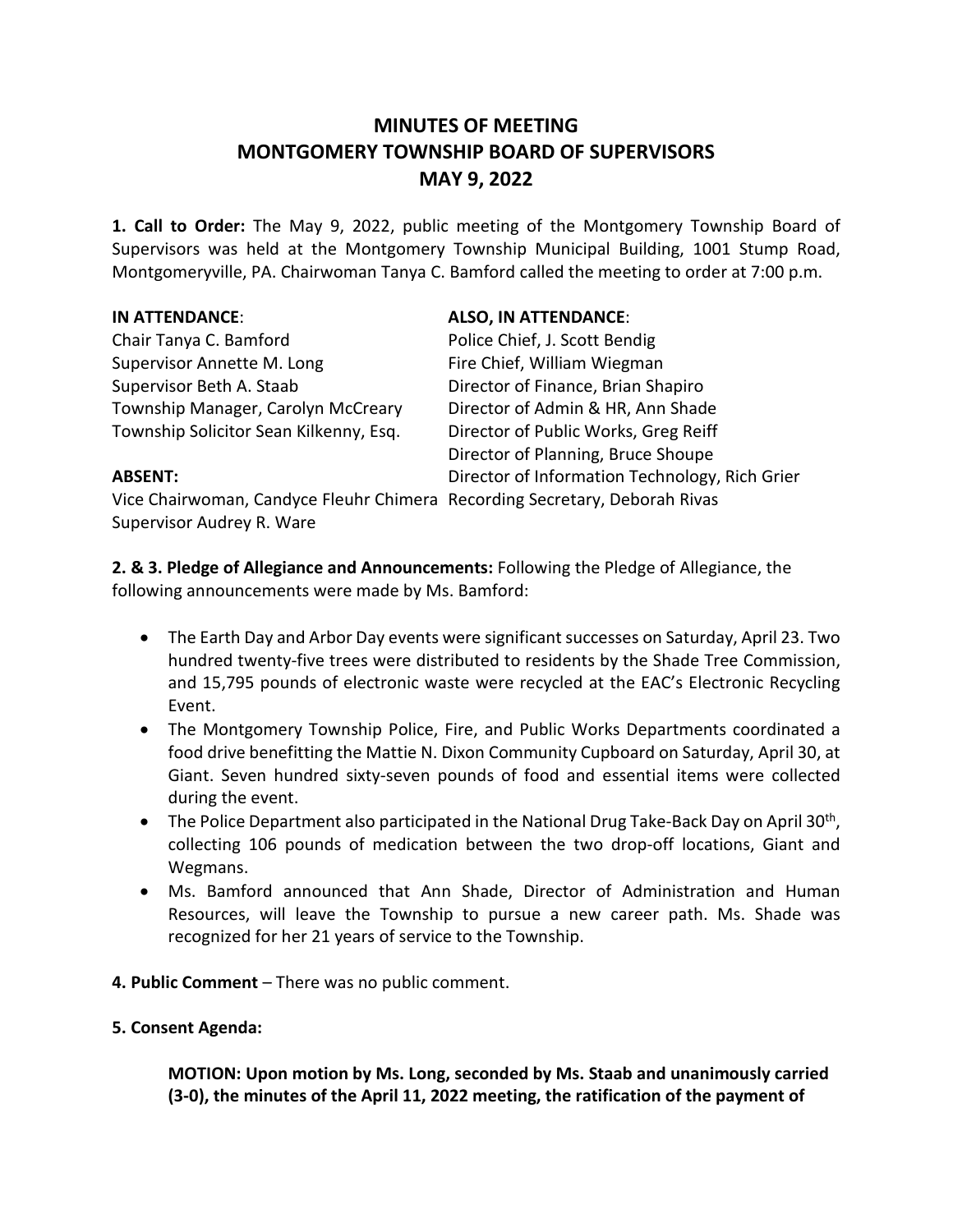**bills for April 11 and April 25, 2022, and the payment of bills for May 9, 2022, were approved as presented.**

### **Public Safety**:

**6. Recognition of National Police Week:**

**MOTION: Upon motion by Ms. Bamford, seconded by Ms. Long, and unanimously carried (3-0), the Board adopted Resolution No. 2022-20, recognizing the week of May 11 through May 17, 2022, as National Police Week, honoring the service and sacrifice of those law enforcement officers killed in the line of duty while protecting our communities, especially Officer David Hancock of the Montgomery Township Police Department who lost his life on December 11, 1976.**

**7. Recognition of Police Officer Commendations:** 

**MOTION: Upon motion by Ms. Long, seconded by Ms. Staab, and unanimously carried (3-0), the Board recognized and commended Detective Sergeant Glenn Davis, Detective Todd Walter, Detective Ricardo DeJesus, Officer Joseph Schott, and Officer Scully for their official outstanding police work commendations.** 

**8. Swearing-In of New Recruit Police Officers:** Chief Bendig reported that two vacancies would be occurring within the Police Department in 2022 due to retirements. A recruit testing process was initiated with two hundred and fourteen applications. Chief Bendig introduced the top two candidates, Hannah Moran and Sean Orrison, to be considered for appointment to the positions of Recruit Police Officers. Ms. Bamford administered the oath of office to Ms. Moran and Mr. Orrison.

**MOTION: Upon motion by Ms. Bamford, seconded by Ms. Long and unanimously carried (3-0), the Board appointed Hannah Moran and Sean Orrison to the position of Recruit Police Officer in the Montgomery Township Police Department effective May 10, 2022.**

# **Planning and Zoning:**

**9. Subdivision Approval – Pecan Properties, 901 Lansdale Avenue** – Samuel Costanzo, P.E. of Van Cleef Engineering Associates, presented the plan for a 3-lot subdivision at the corner of Lansdale Avenue and Knapp Road. The waivers requested were discussed, and the Board agreed to accept all waivers except for the placement of sidewalks, which will be required, and a requirement for installing a crosswalk across Knapp Road, subject to PennDOT approval.

**MOTION: Upon motion by Ms. Bamford, seconded by Ms. Staab and unanimously carried (3-0), the Board adopted Resolution No. 2022-21, approving the Pecan Properties residential subdivision, subject to the conditions stated on the record.**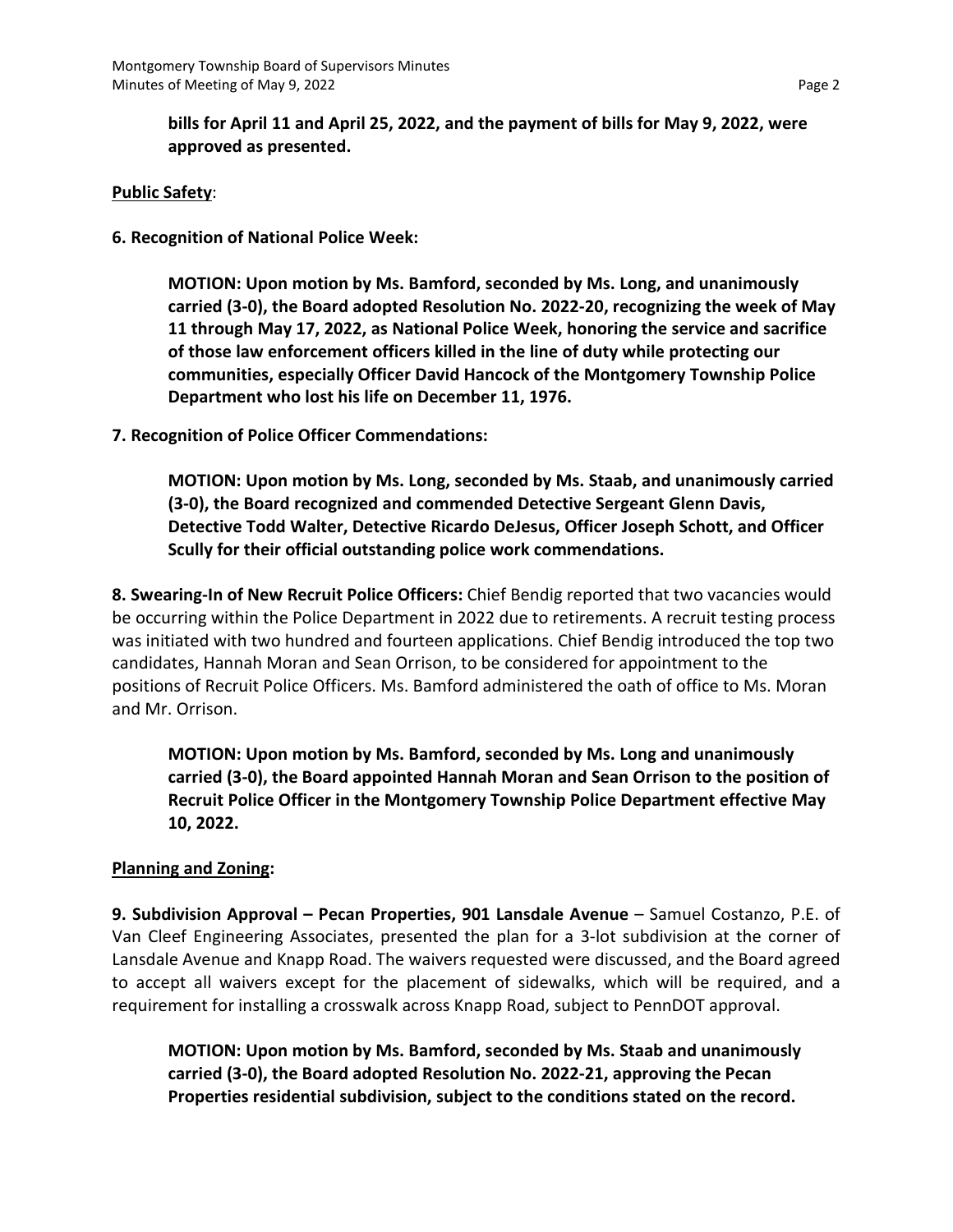**10. Waiver of Special Event Permit Fee – Mary, Mother of the Redeemer Church:**

**MOTION: Upon motion by Ms. Bamford, seconded by Ms. Long, and unanimously carried (3-0), the Board approved the waiver of fees (\$169.50) associated with the temporary sign/special event permit and the general electrical work for the Mary, Mother of the Redeemer Summer Festival.**

**11. Appointment of Building Code Appeals Alternate Member:** 

**MOTION: Upon motion by Ms. Bamford, seconded by Ms. Staab and unanimously carried (3-0), the Board appointed Christopher Stigler to the Building Code of Appeals Board as an alternate member for a four-year term ending on January 1, 2024.**

### **Administration and Finance:**

**12. Website Redesign Proposal** – Ms. McCreary reported that staff has been evaluating the current website to be more user-friendly and help promote one of our citizen engagement goals. After reviewing multiple municipal websites with the plan to include an update in the 2023 budget, staff contacted eGov, our current website designer. They advised that they could redesign the website and reorganize our content for \$10,000. Derek Muller, Public Information Coordinator, presented additional information and examples of his vision for the new website.

**MOTION: Upon motion by Ms. Bamford, seconded by Ms. Staab and unanimously carried (3-0), the Board approved the proposal from eGov Strategies dated April 5, 2022, for \$10,000.00 for the redesign of the Township's website.**

# **13. Appointment to Police Pension Committee:**

**MOTION: Upon motion by Ms. Long, seconded by Ms. Staab, and unanimously carried (3-0), the Board appointed Lt. Gerald Dougherty as a member of the Police Pension Board.**

#### **Public Works:**

**14. Advertisement of Bid for Resurfacing of Courts at Whistlestop Park:** Mr. Reiff reported that staff and engineers from Gilmore & Associates met to discuss work recommended on the courts in Whistlestop Park. The work includes stone dust overlay on the hockey and basketball courts, installing two new basketball systems, crack repairs, and new color coating and striping on the tennis courts.

**MOTION: Upon motion by Ms. Bamford, seconded by Ms. Staab and unanimously carried (3-0), the Board authorized the bid advertisement for the Whistlestop Court Projects.**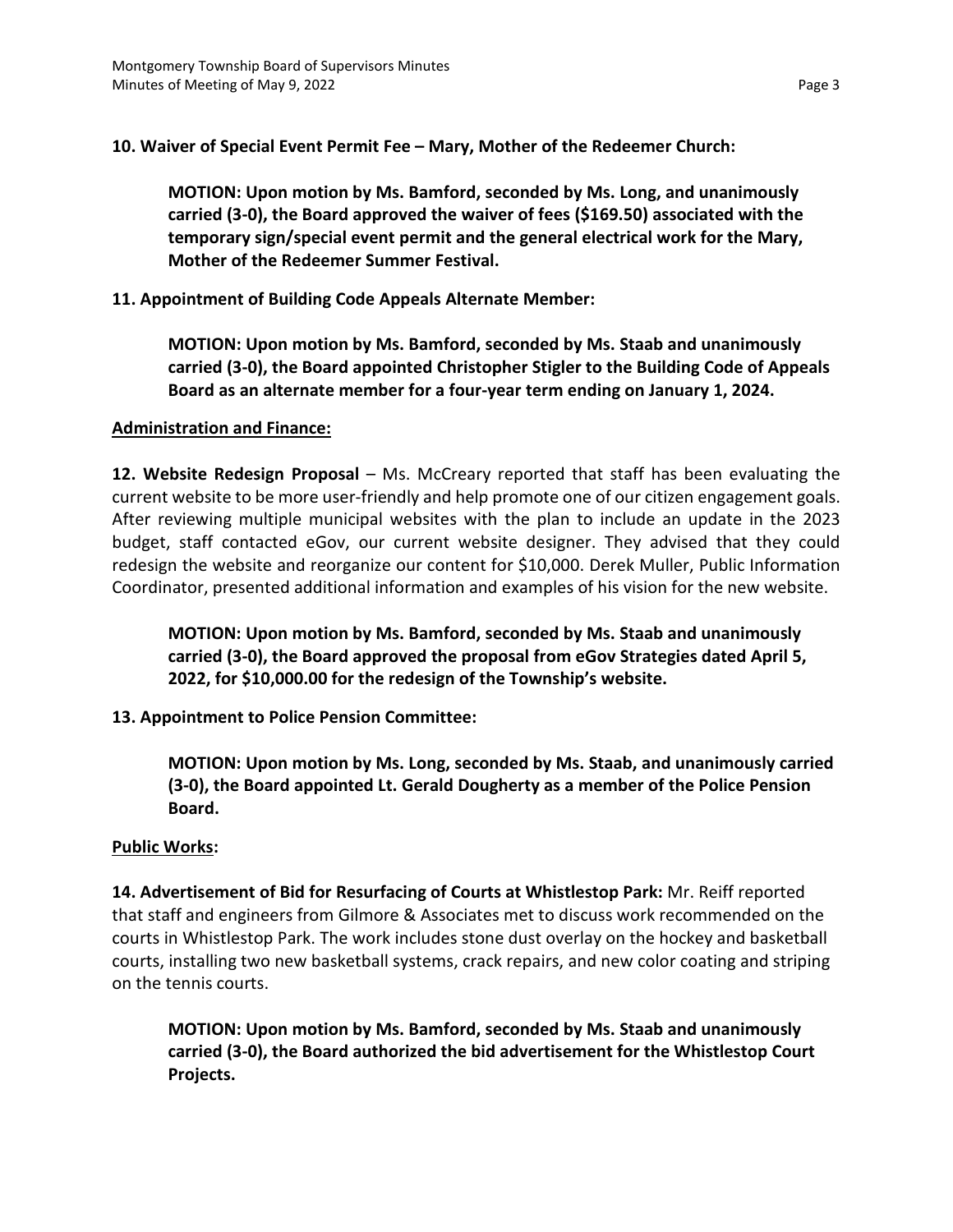# **Old Business:**

**15. Sale of Ladder 18 (2002 E-One Rear Mount Platform):** Chief Wiegman reported that the department had received a conditional offer of sale from a fire department located in Beaverton, Michigan. They will be requesting approval from their Board of Directors to purchase Ladder 18 for \$110,000.00. They will be meeting on Tuesday, May 10, 2022. Staff is seeking the Board's authorization to continue the utilization of a broker to assist in the sale of Ladder 18. The broker's commission will be 5% of the final sale price of Ladder 18. The department will have to replace the tires on Ladder 18 and make some minor repairs before the sale as a condition of the offer.

**MOTION: Upon motion by Ms. Bamford, seconded by Ms. Staab and unanimously carried (3-0), the Board approved the sale of Ladder 18 for \$110,000.00 and authorized the Department of Fire Services to accept the offer and execute all documentation required to facilitate the sale and transfer of the title of Ladder 18.** 

# **New Business:**

**16. Resolution Supporting DCED Grant Application – Whistlestop Park:** Ms. McCreary reported that a new round of applications for DCED's Greenways, Trails, and Recreation grant program opened and will close on May  $31^{st}$ . Eligible projects include the rehabilitation and development of parks. The staff has confirmed that the recent application for a DCNR grant does not preclude the Township from seeking funding from this program.

**MOTION: Upon motion by Ms. Long, seconded by Ms. Staab, and unanimously carried (3-0), the Board adopted Resolution No. 2022-22 supporting the grant application to the Department of Community and Economic Development for the Whistlestop Park Improvement Project.**

**17. Resolution Recognizing National Public Works Week:**

**MOTION: Upon motion by Ms. Bamford, seconded by Ms. Staab and unanimously carried (3-0), the Board adopted Resolution No. 2022-23, recognizing the week of May 15 through May 21, 2022, as National Public Works Week.**

**18. Resolution Recognizing National Emergency Services Week:**

**MOTION: Upon motion by Ms. Long, seconded by Ms. Staab and unanimously carried (3-0), the Board adopted Resolution No. 2022-24, recognizing the week of May 15 through May 21, 2022, as National Emergency Medical Services Week.**

**19. Discussion on Ordinance Amendment for Medical Marijuana Dispensaries:** Ms. McCreary reported that staff was requested to provide information showing what other municipalities have done regarding the location of medical marijuana dispensaries. Ms. McCreary provided examples of ordinances enacted by surrounding municipalities that require that no dispensary facility be located within 1,000 feet in any direction of the property line of any public, private or